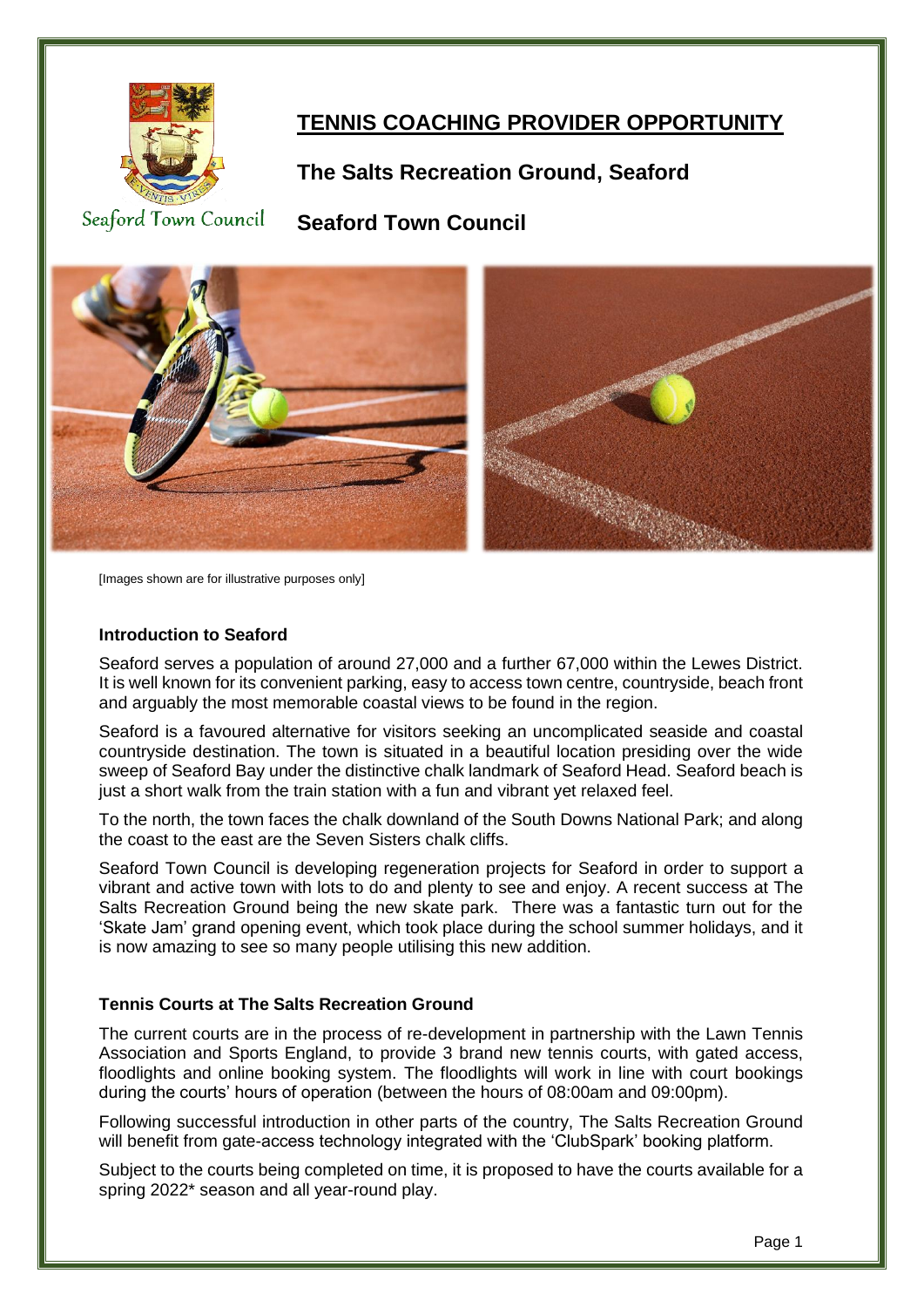The Recreation Ground is in an optimum location, sited between the seafront with extensive all year-round free parking, Seaford train station and the A259 (the main access route through Seaford from Newhaven to Eastbourne). It also benefits from several footpaths and the area experiences a significant footfall both in and out of season, popular with walkers, families, and sports enthusiasts.

The courts benefit from the immediate proximity of public toilets as well as The Salts Café, which is open to the public all year round, a play park, several sports clubs, and a skate park, which has been recently installed; all of which are extremely popular in the area, seeing people travel from other towns to enjoy what is on offer.

With a favourable seafront location there is scope for the right applicant to establish a loyal customer base.

Seaford does benefit from a private membership tennis club which has nine floodlit tennis courts; however, these are for members use only. Although their yearly fees are assumed the going rate for a club of their standard, they do result in reduced accessibility for people on reduced incomes.

#### **The Salts Tennis Courts Coaching Provider\*\* Opportunity**

Seaford Town Council (hereafter 'The Council') is working in partnership with the Lawn Tennis Association (LTA) to:

1) Encourage local residents to either take up or play more tennis

2) Improve local tennis facilities for residents

3) Make sure local tennis courts are sustainable in the years to come.

An important aspect of the partnership is to have an effective programme of activity to engage new players and help people learn how to play the game.

As there is no current coaching programme in place, the Council are advertising herein for a Coaching Provider to deliver a high quality, sustainable and inclusive tennis coaching programme at The Salts Recreation Ground.

The initial contract is anticipated to be for 3 years, for the period of 01/05/2022 – 31/03/2025 (the commencement date is subject to works being completed on schedule and may change), with a probation period covering the first 6 months. There will be the option to extend the contract for a further 2 years to 2027 (subject to review and both parties' agreement).

The Council is inviting applications from coaching providers to demonstrate how they will work in line with LTA events, develop community sporting initiatives, promote accessible coaching and event opportunities, and work with the community to either take up or play more tennis.

The Council is committed to increasing community and inclusive tennis (most notably with increased participation) on the improved courts. A successful and diverse coaching programme is seen as a key driver to help the Council meet its objectives.

#### **Expectations**

Focus of coaching programme:

- To develop and deliver an effective, inspiring and sustainable community tennis development programme for people of all ages and abilities (adults, juniors, minors)
- Provide attractive opportunities for casual and recreational players who perceive joining a club to be too formal for their needs to access the sport
- Support LTA initiatives where appropriate, specifically Great British Tennis Weekend and other national products and / or campaigns
- Provide periodic attendance statistics data to the LTA and the Council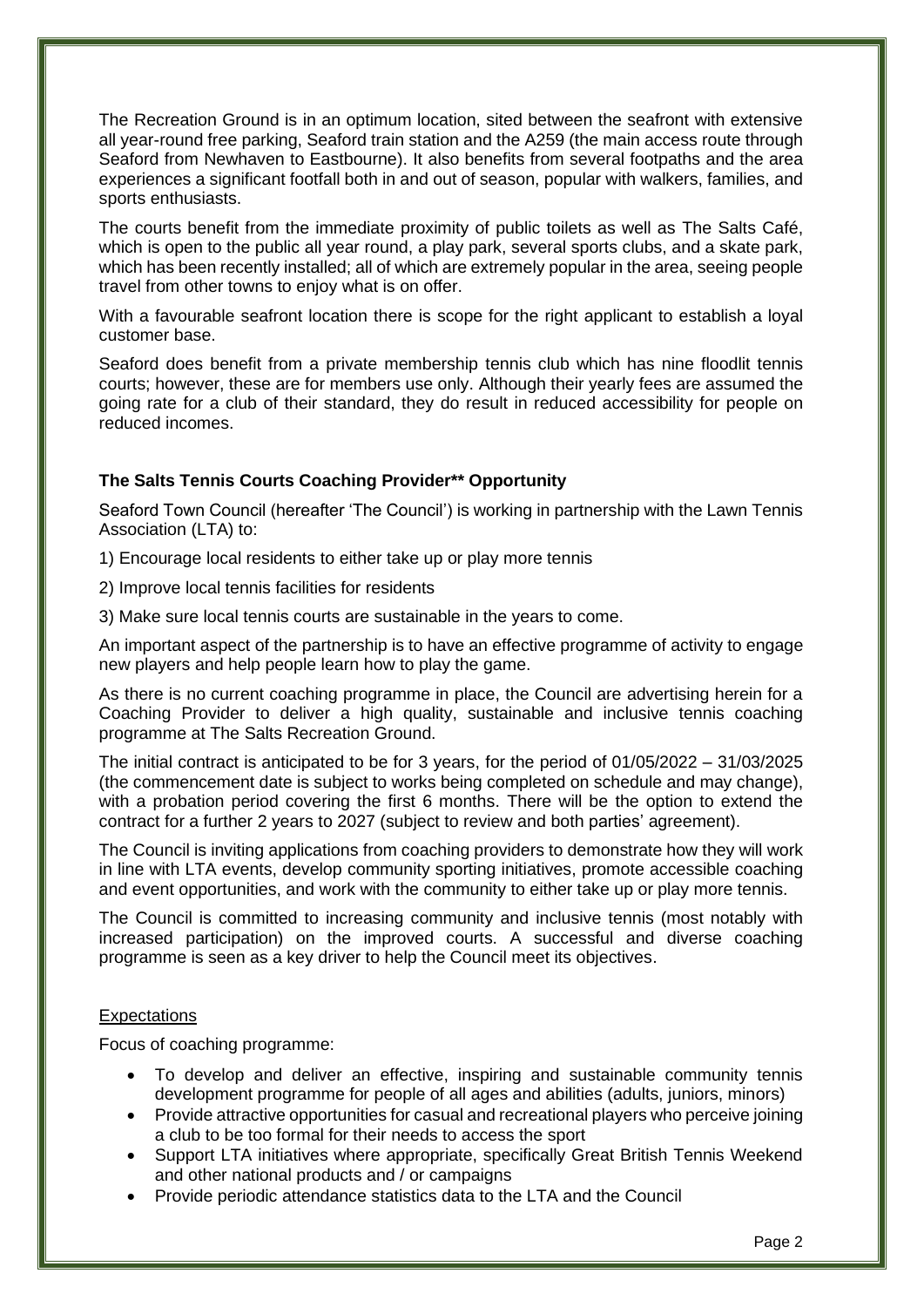- Consideration should be given as to how coaches will engage new players into tennis, particularly those classed as 'inactive' by the UK Chief Medical Officer's definition
- Provision for players with disabilities and/or impairments must feature in programme (e.g. Wheelchair Tennis)

#### Rental Fee

The successful coaching provider would be charged an annual rental fee for exclusive rights to operate their coaching business at The Salts Recreation Ground. The coaching provider would be entitled to keep all income from any coaching undertaken.

The minimum proposed rental fees are as follows (all figures exclusive of VAT, which will be charged at the standard rate at the time):

Year 1 - £1,000 pa  $(1<sup>st</sup>$  May – 31<sup>st</sup> March 11 months)

Year 2 - £2,000 pa

Year 3 - £2,000 pa

Year 4 - to be negotiated if extension is agreed

Year 5 - to be negotiated if extension is agreed

It is proposed that fees would be paid quarterly in advance, although there is some flexibility in this regard. An annual review would take place at the end of each year to discuss the suitability and success of the coaching programme.

#### Court Usage

The successful coaching provider will be entitled to use up to a maximum of 30 court hours per week for coaching. This is capped to ensure a reasonable amount of court time remains available for casual tennis bookings. Sub-letting of court time will not be permitted.

A maximum of two courts can be used at any one time for coaching to ensure at least one court remains available for casual bookings (although the Council may offer some flexibility to these arrangements during quiet periods).

Additional benefits for successful coaching provider:

- 6-month advance booking window (casual bookers will be limited to 7-day advance booking restrictions)
- Endorsement from the Council that the supplier is the Council's sole tennis coaching provider
- Promotional support as necessary and agreed from the Council's Project and Facilities team and the LTA's South-East team
- Opportunity for successful provider to promote themselves on Council's ClubSpark website (it is expected that the successful coaching provider will keep this information up to date).

#### Supplementary Information

The coach will be expected to hold an LTA Level 3 coaching qualification or above, be accredited with the LTA, and will require a DBS check in line with the Council's Safeguarding Policy - Tennis.

The coaching provider should make every effort to market and promote their own sessions, although the Council has some capacity to provide marketing support for special events. For clarity, the provider should market themselves under their own company banner (rather than the Council's).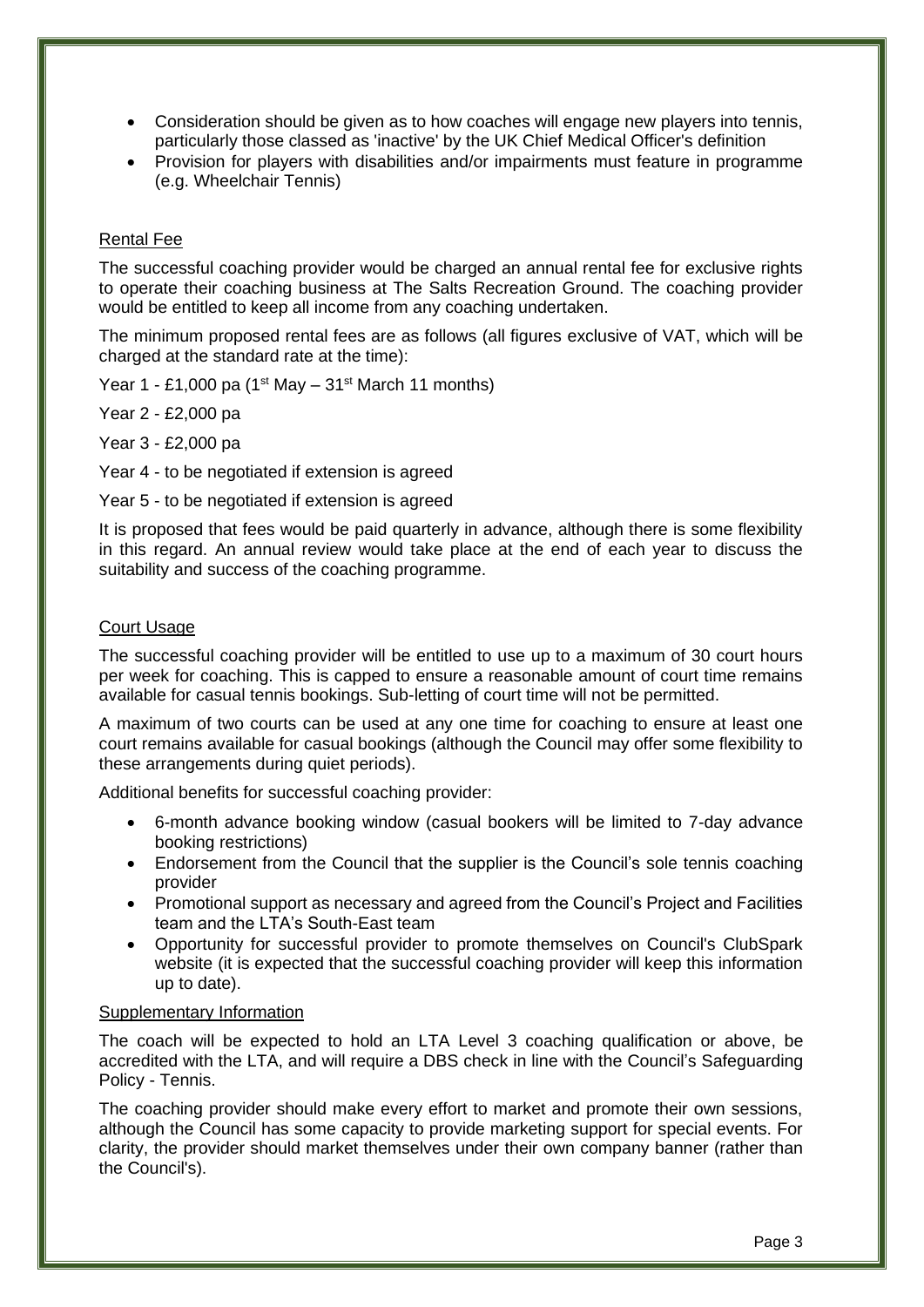The coaching provider will not be expected to deliver any court maintenance (this will be delivered by the Council's grounds maintenance contractors) other than assisting in keeping the courts clean and tidy.

The coaching provider will be requested to assist with national engagement campaigns such as Great British Tennis Weekend (GBTW) and the Tennis for Free programme.

Should the tennis courts not be ready on 01/05/2022, the first year's rental will be pro-rata and the contract will still terminate on 31/03/2025, with the option to extend to 2027.

#### Person / Organisation Specification

The successful coaching provider will have:

- A programme delivered/overseen by a LTA accredited coach, qualified at a minimum of level 3
- Current LTA accreditation
- Experience in providing community-focused tennis activities and an understanding of how to address barriers to participation
- Recently attended or be willing to attend training on coaching people with disabilities and/or impairments
- Observation of LTA minimum standard in coach and other staff qualifications/training, safeguarding (including DBS checks) and equality of opportunity
- The ability to provide an ongoing risk assessment covering activities
- Relevant insurances in place to cover all activities undertaken on the site; coaching, events and any others that arise
- A GDPR policy and method statement about managing player data.
- The ability to be flexible when required
- Competent IT skills (MS Office/internet)
- A current DBS check.

If you, or someone you know is interested, the form of tender for completion is below, along with the Tender Timetable.

Please ensure you have read and understood the terms and conditions contained within this application pack before completing the tender form.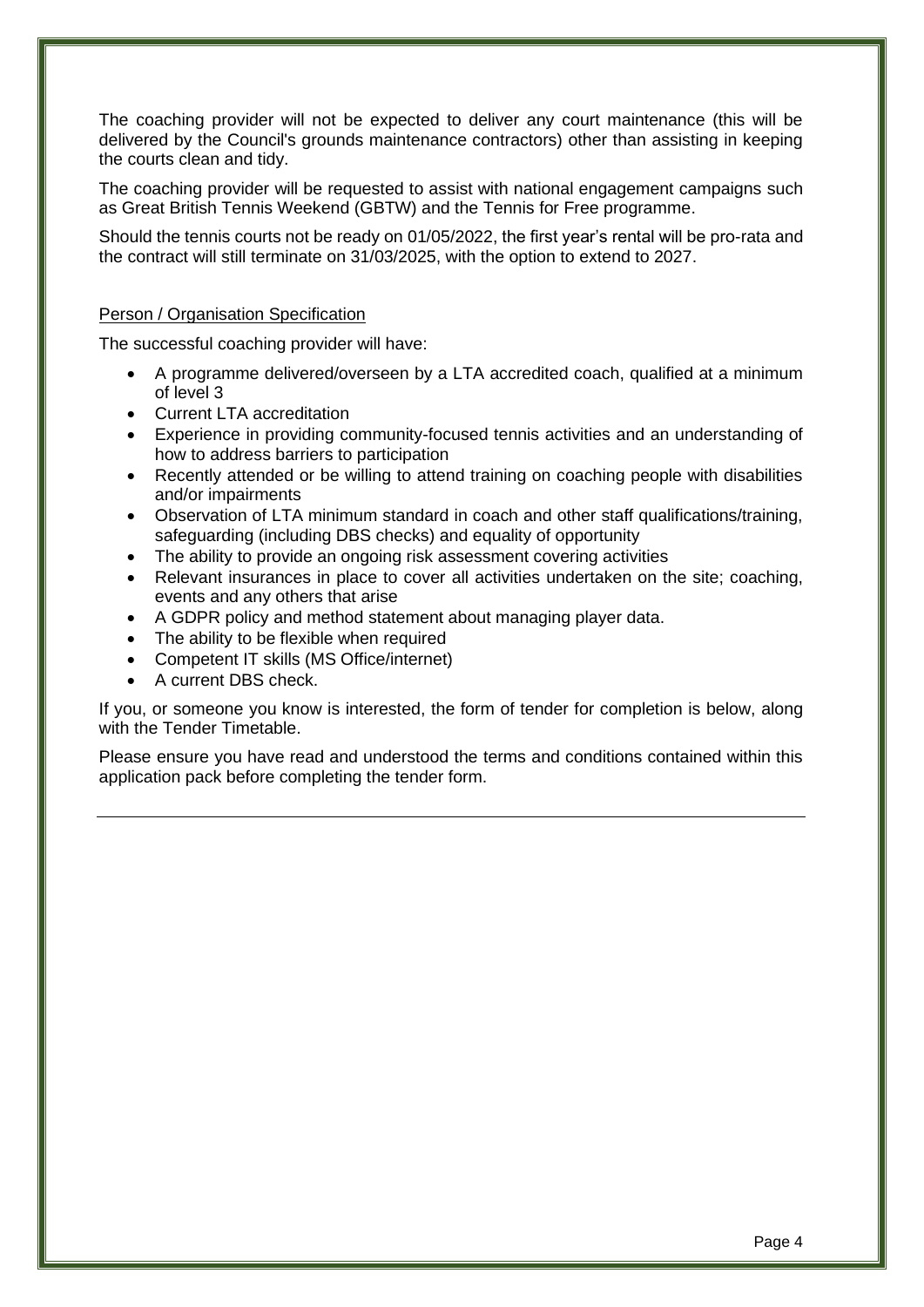

### *Offices:* 37 CHURCH STREET, SEAFORD, EAST SUSSEX, BN25 1HG

Tender Application for the right to provide tennis coaching provision under Licence for up to a maximum of 30 court hours in total per week, and a maximum of 2 courts at any one time\*\*\*

At the site for a **Community Tennis Facility** situated at **The Salts Recreation Ground, Seaford.** 

*IMPORTANT: Please read the Terms and Conditions included within this application, before completing the form.*

### **Tender Timetable**

| Tender documents available | 1 February 2022 |
|----------------------------|-----------------|
| Deadline for tender return | 11 March 2022   |
| Tender awarded             | 22 March 2022   |
| <b>Contract Start</b>      | 1 May 2022*     |

| 1.               | Name of Applicant                                                                                      |                                                                           |
|------------------|--------------------------------------------------------------------------------------------------------|---------------------------------------------------------------------------|
| 2.               | Address                                                                                                |                                                                           |
| 3.               | Telephone                                                                                              |                                                                           |
| $\overline{4}$ . | Email                                                                                                  |                                                                           |
|                  | marked separate page if needed).                                                                       | Tender Response Quality Questions (please continue each item on a clearly |
| 5.               | <b>LTA Accredited and</b><br><b>LTA qualified at Level</b><br>3 or above? Please<br>state which level. |                                                                           |
| 6.               | A short summary of<br>why you are<br>interested in this<br>project                                     |                                                                           |
|                  |                                                                                                        | $D \cap \neg \neg \neg$                                                   |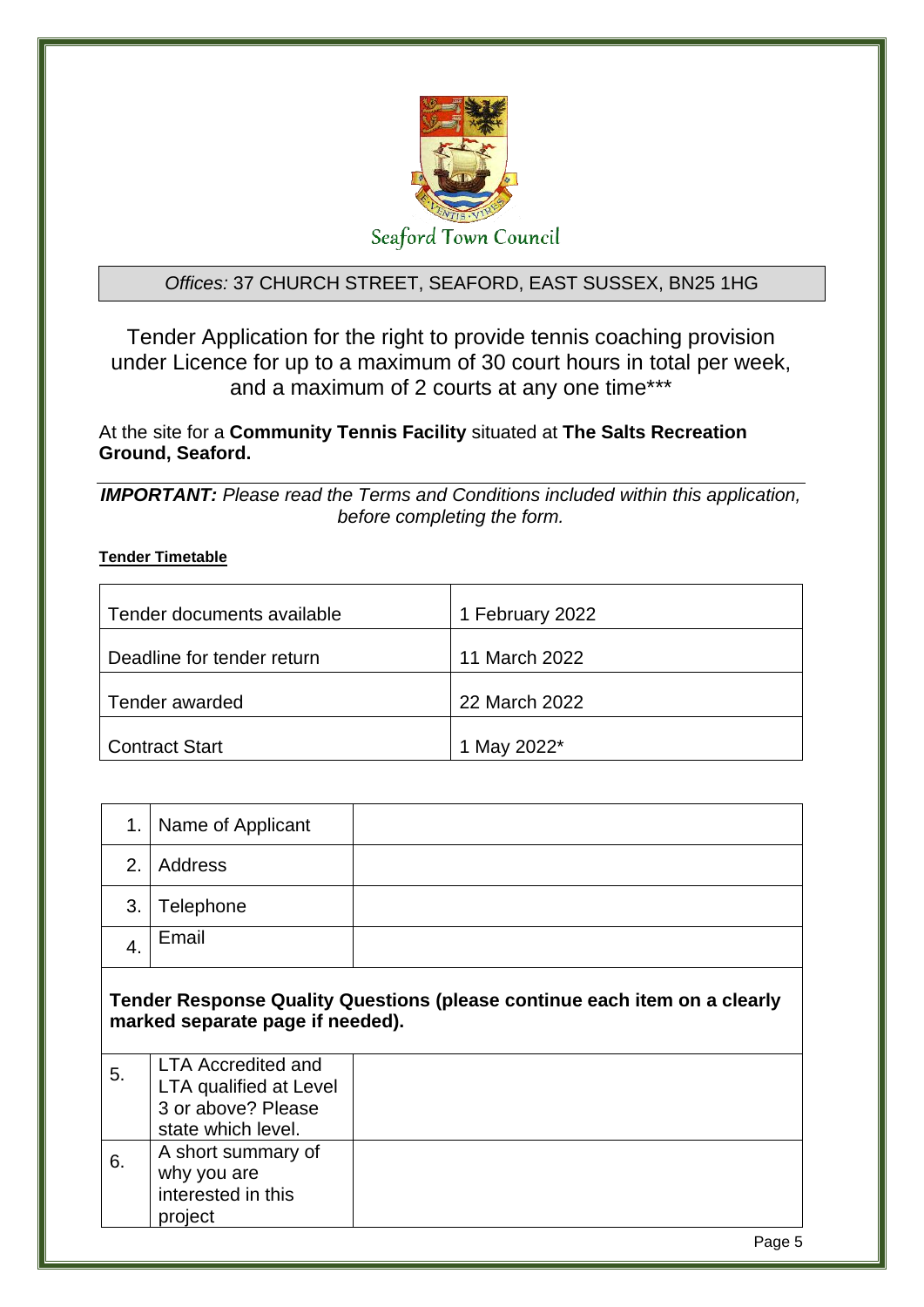| 7.  | Outline your<br>experience and<br>success in providing<br>community-focused<br>tennis programmes<br>and initiatives.<br>Note - Your answer should<br>include examples and<br>reference to partners you<br>have worked with   |  |
|-----|------------------------------------------------------------------------------------------------------------------------------------------------------------------------------------------------------------------------------|--|
| 8.  | Please demonstrate<br>your understanding of<br>how to address<br>barriers to<br>participation, detailing<br>any relevant<br>experience, including<br>any recent courses                                                      |  |
| 9.  | Outline what<br>programmes you<br>intend developing<br>within 3 months of<br>contract start to a)<br>encourage local<br>residents to either<br>take up or play more<br>tennis, and b)<br>breakdown<br>participation barriers |  |
|     | Note - Your answer should<br>include reference to the<br>marketing strategy you will<br>adopt and may include<br>references to seasonal<br>programming variations                                                            |  |
| 10. | Describe how your<br>programme will<br>contribute to tennis<br>player performance<br>development<br>pathways.                                                                                                                |  |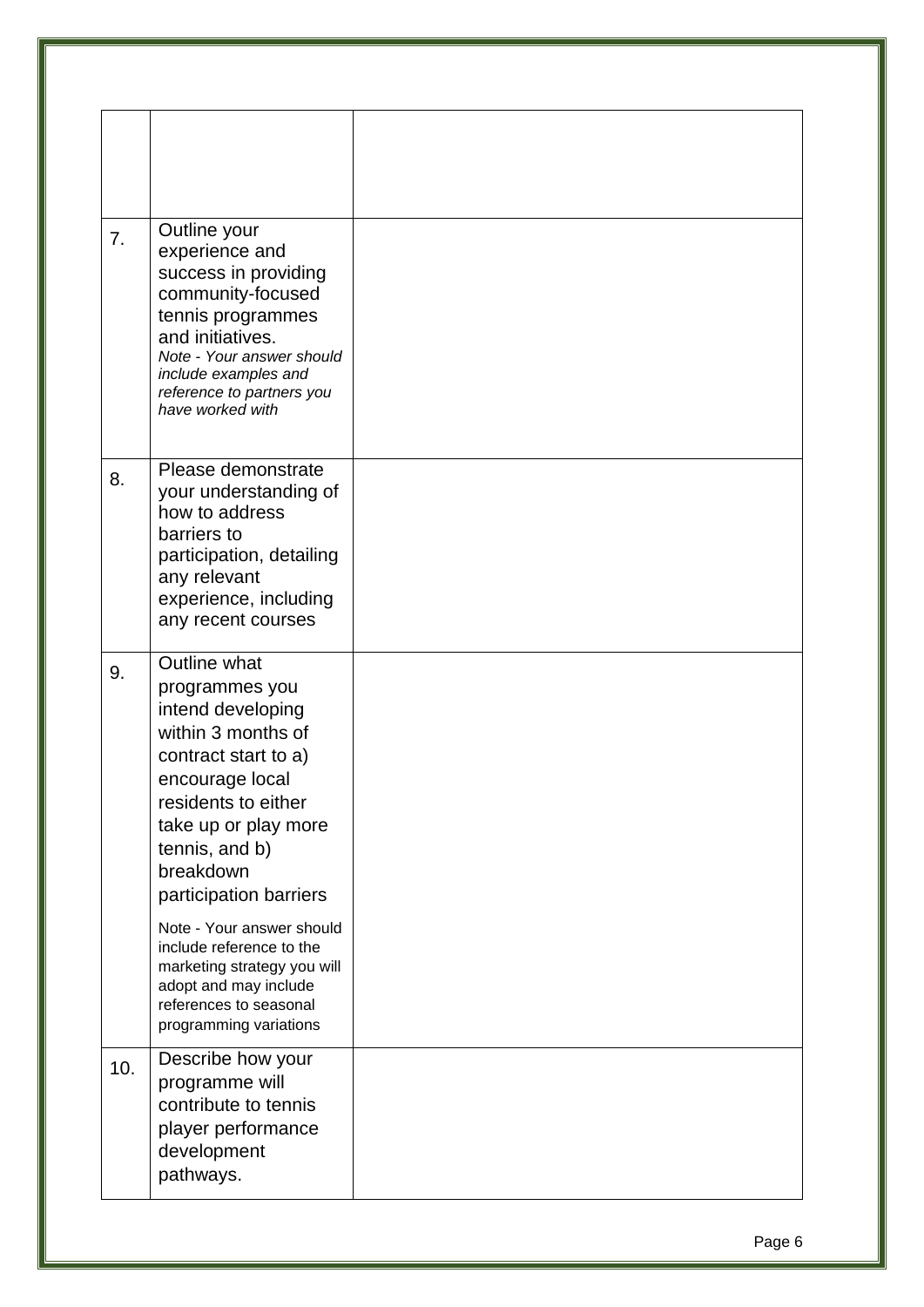|     | Note - Your answer may<br>include reference to how<br>you will engage more<br>people in tennis<br>competition.                                             |  |
|-----|------------------------------------------------------------------------------------------------------------------------------------------------------------|--|
| 11. | How you will provide<br>an ongoing risk<br>assessment covering<br>activities                                                                               |  |
| 12. | Please outline actions<br>you will take to reduce<br>the risk of COVID-19<br>transmission when<br>organising tennis<br>coaching, events or<br>competitions |  |
| 13. | Outline of your GDPR<br>policy and method<br>statement about<br>managing player data                                                                       |  |
| 14. | <b>Competent IT skills</b><br>(MS Office/internet)                                                                                                         |  |
| 15. | DBS checked?                                                                                                                                               |  |
| 16. | Are there any other<br>notes you would like<br>us to take into<br>consideration with<br>your tender?                                                       |  |
| 17. | Two suitable<br>references that are<br>happy to be contacted<br>in relation to your<br>business skills,<br>character and<br>coaching provision             |  |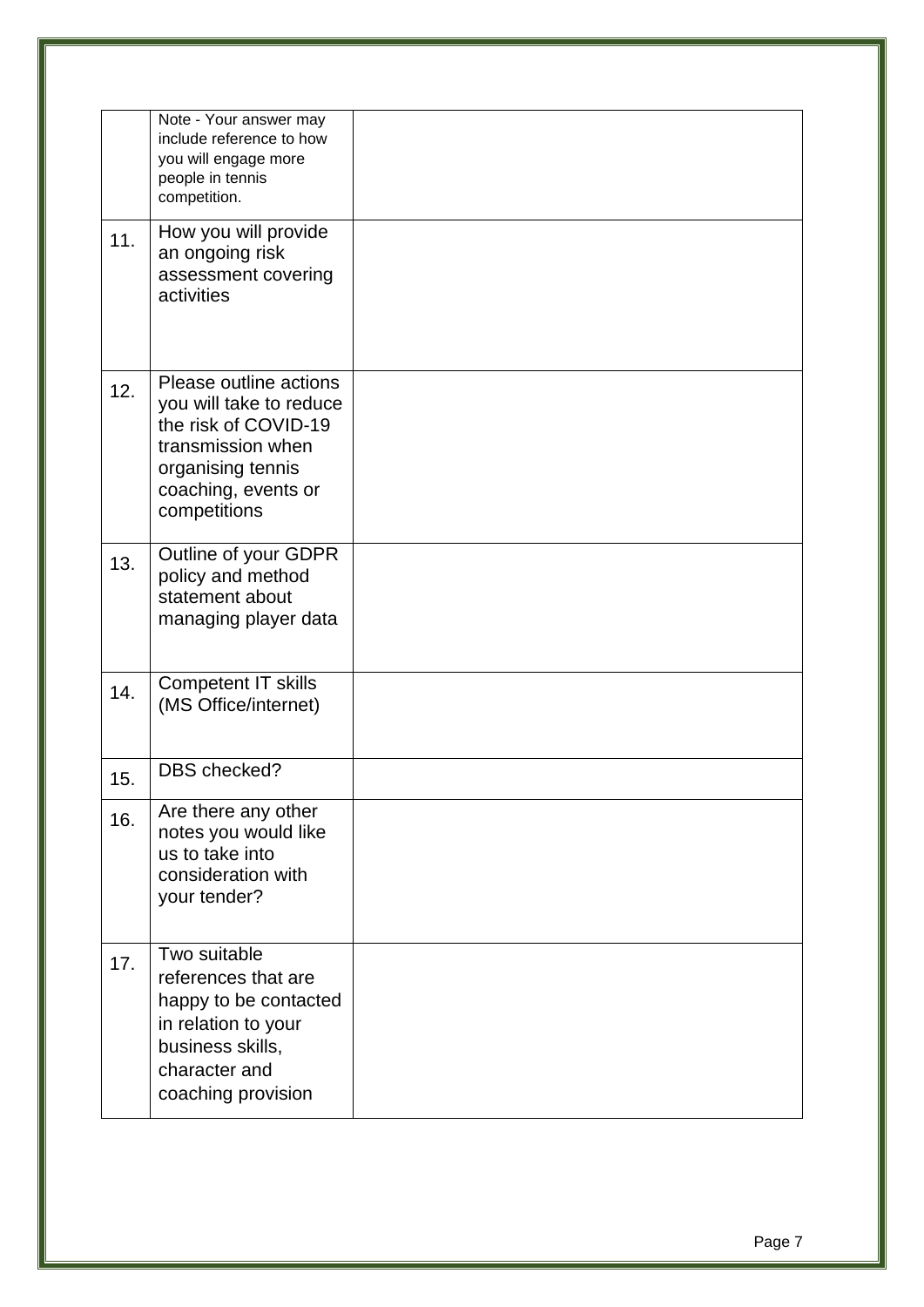|     | <b>Tender Response Evidence Based Questions</b>                                                                                                                                                                                                                                                                                          |
|-----|------------------------------------------------------------------------------------------------------------------------------------------------------------------------------------------------------------------------------------------------------------------------------------------------------------------------------------------|
| 18. | Please separately provide your Business Plan, or statement, of how you will<br>operate the coaching programme. Please be aware these are community<br>tennis courts, and coaching fees should reflect this.                                                                                                                              |
|     | To assist you, the Business Plan should include the following headings;<br>Objectives, Tennis Development Plan, Management and Staffing<br>Arrangements, Marketing Plan, Financial Plan (to include Charging Rates for<br>coaching and events (such as summer camps) and Management Strategy,<br>Monitoring and Evaluation, Conclusion). |
|     | For information purposes rates are set out as defined in the STC Rates<br>Table (Appendix A).                                                                                                                                                                                                                                            |
| 19. | Please attach a CV/resume demonstrating your experience of managing a<br>coaching programme                                                                                                                                                                                                                                              |
| 20. | Copies of relevant certificates (including insurance policy)                                                                                                                                                                                                                                                                             |

#### **Form of Tender:**

I/we the undersigned hereby agree to pay the under mentioned sum(s) for a Licence to Occupy the site as described above and, in the location, shown on the plan overleaf.

I/We understand that I/we offer for three years with an option to extend to another 2 years. The proposed fees will be paid quarterly in advance, unless otherwise arranged with Seaford Town Council.

#### **Fee Submission:**

| For a three-year Licence | I/we offer | $1st$ Year 2022 <sup><math>*</math></sup> (11 months) |
|--------------------------|------------|-------------------------------------------------------|
|                          |            | $2nd$ Year 2023                                       |
|                          |            | 3rd Year 2024                                         |
|                          |            | Total                                                 |
|                          |            |                                                       |

(Subject to minimum fee as outlined under Rental Fee section on page 3)

#### **Terms and Conditions**

The Licence, a duplicate of which shall be executed by the Licensee, shall contain a covenant by the Licensee to observe and perform the following conditions and stipulations and any other conditions which the Council may subsequently require.

- 1. The License start date is subject to the successful completion of the new courts and is proposed for 1<sup>st</sup> May 2022<sup>\*</sup>.
- $2.$  The Licence payment shall be payable quarterly in advance. Payment dates will be  $31<sup>st</sup>$ March, 30<sup>th</sup> April (1<sup>st</sup> year only), 30<sup>th</sup> June, 30<sup>th</sup> September, 31<sup>st</sup> December.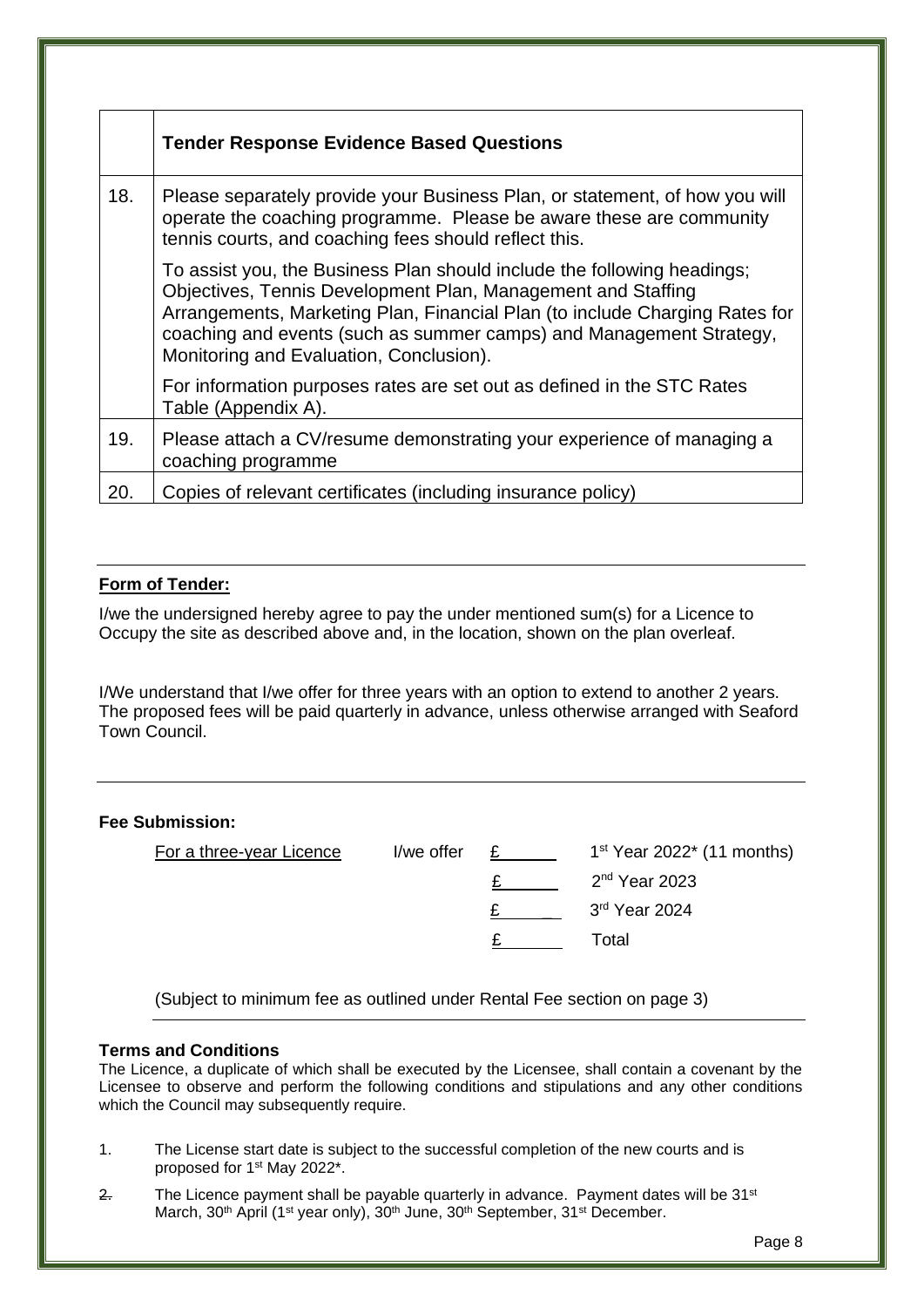- 3. Seaford Town Council shall be responsible for the payment of general rates and all other outgoings arising from the use of the site.
- 4. Service, maintenance of fence, gates, floodlights, structure, nets, and posts are Seaford Town Council provision, through communication with Licensee. Issues should be reported immediately to Seaford Town Council.
- 5. Court treatments to be provided by Seaford Town Council, communicated and arranged at suitable times with the Licensee.
- 6. Seaford Town Council will be responsible for the court booking system CLUBSPARK and associated booking and membership management.
- 7. Seaford Town Council will be responsible for Venue Registration with the LTA.
- 8. The coaching provision will have an LTA accredited coach, qualified at a minimum of level 3, experienced in providing community-focused tennis and trained or willing to train on coaching people with disabilities and/or impairments. Coaching provider/s will be DBS checked. Coaching provision will be for no more than 30 court hours per week (capped to ensure that a reasonable amount of court time remains available for casual tennis bookings).

The focus of the coaching programme will be:

- To develop and deliver an effective, inspiring and sustainable community tennis development programme for people of all ages and abilities (adults, juniors, minis)
- Provide attractive opportunities for casual and recreational players who perceive joining a club to be too formal for their needs to access the sport
- Support LTA initiatives where appropriate, specifically Great British Tennis Weekend and other national products and / or campaigns
- Provide periodic attendance statistics data to the LTA and the Council
- Consideration should be given as to how coaches will engage new players into tennis, particularly those classed as 'inactive' by the UK Chief Medical Officer's definition
- Provision for players with disabilities and/or impairments must feature in programme (e.g. Wheelchair Tennis)
- 10. The Licensee shall ensure that the courts are accessible for use by those with membership or pay and play booking on other court/s whilst coaching during between the hours of 08:00am and 09:00pm during the term of the licence, unless a specific arrangement for solo use is made with Seaford Town Council for specific dates or times.
- 11. The Licence to be signed within fourteen days of the acceptance of the tender by the Council.
- 12. The Licence will authorise the Licensee to provide exclusive coaching provision at the courts.
- 13. The Licensee shall hold the Council indemnified from and against all actions, costs, damages, claims and demands whatsoever and shall insure the coaching provision provided by the Licensee against any damage, loss or injury which may occur to any property or to any person by or arising out of the exercise of the rights conferred by the Licence and the Licensee shall whenever required produce to the Council the Policy or Policies of insurance and the receipts for the payment of the current premiums. Such insurance shall provide cover for a minimum of £10,000,000.
- 14. The Licensee and all of their employees shall be of good behaviour on site and maintain a suitable standard of customer service and presentation at all times.
- 15. The Licensee is to carry out a visual risk assessment when going onto court to make sure there are no dangers before going on court e.g. broken glass.
- 16. The Licensee shall ensure that any near miss or accident is reported to the Council within an hour of its occurrence with a full incident and, if applicable, a copy of the RIDDOR report provided within 24 hours. The Licensee shall ensure that these records include details of any relevant actions taken/to be taken and shall be available to the Council at any time.
- 17. The Licensee shall enforce the Legislation relating to smoking in public places. The following hygiene and safety standards and rules must be maintained and enforced within the facility by the Licensee as follows: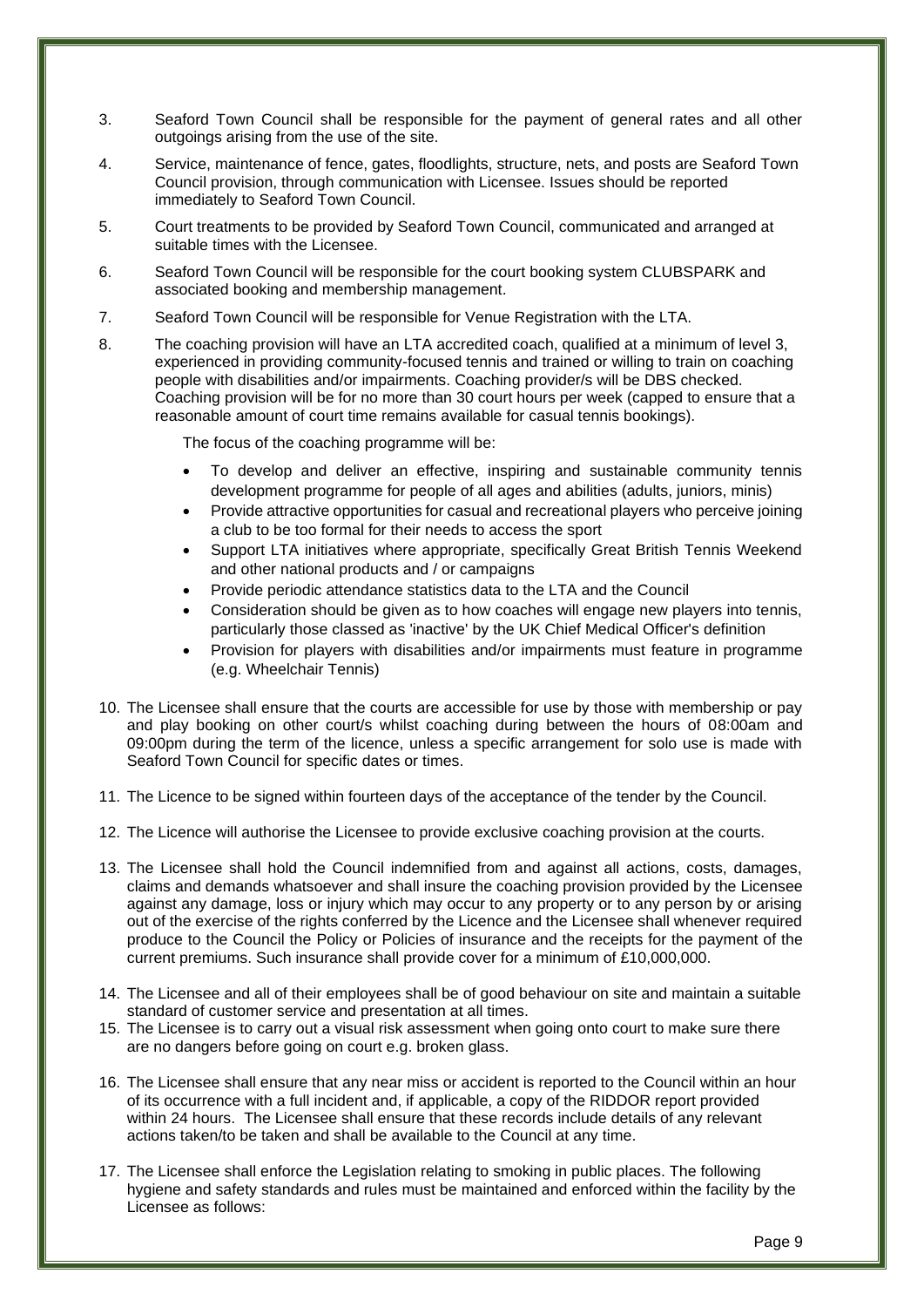- No person is allowed to enter the facility who:
- is under the influence of alcohol or drugs
- is considered to be a risk to themselves or others
- No inappropriate footwear likely to cause damage to court surfaces is allowed;
- No animals or pets are allowed within the Facilities with the exception of guide dogs for the blind and recognised assistance dogs;
- No persons are permitted to skateboard, roller skate, or alike or to partake in activity sports such as BMX cycling or motorised vehicle sports within the facilities.
- 18. The Licensee shall carry out annual risk assessments for the Facilities, which will be included in the Health and Safety Procedures Manual and available for the Council to review upon request. The Partner shall revise them as a minimum:
	- If there is an accident or incident where a change is required to prevent a recurrence;
	- If a new task (for staff) or activity (for members of the public) is introduced where a new risk assessment is required before commencement
	- Before and after a new item of equipment is purchased (excluding identical replacement items); or
	- If a change to the building or premises is planned where new / revised arrangements for its safe use will be needed.
- 19. The Council shall not be responsible for any death, injury, damage, or loss sustained by the Licensee resulting from storm, high seas, tempest, pandemics, or any other cause whatsoever except where such death or personal injury is caused by the negligence of the Council.
- 20. The Council shall not be liable for any other loss or damage sustained by the Licensee resulting from storm, high seas, tempest, pandemics, or another cause whatsoever in connection with this Licence or for the condition of the site.
- 21. The Licensee shall not do or permit to be done in or upon the courts or any part thereof or in the vicinity thereof anything which in the opinion of the Council is or may become a nuisance or annoyance to the Council or to the public.
- 22. The Licensee will maintain a high standard of presentation of the courts used for coaching at all times when coaching on site.
- 23. The Licensee is responsible for the cleanliness of the site where coaching is being provided, and shall at all times keep the site free from litter resulting from the exercise of rights conferred by this Licence.
- 24. The Licensee should consider the following LTA Covid actions when organising tennis coaching or competitions, to reduce the risk of COVID-19 transmission. (found here [https://www.lta.org.uk/about-us/tennis-news/news-and-opinion/general](https://www.lta.org.uk/about-us/tennis-news/news-and-opinion/general-news/2020/march/coronavirus-covid-19---latest-advice/#EnglandCoachesOfficials)[news/2020/march/coronavirus-covid-19---latest-advice/#EnglandCoachesOfficials\)](https://www.lta.org.uk/about-us/tennis-news/news-and-opinion/general-news/2020/march/coronavirus-covid-19---latest-advice/#EnglandCoachesOfficials)
- 25. The Council may by seven days' notice in writing revoke the Licence if at any time there shall be a breach of any of the conditions but without prejudice to the Council's rights and remedies in respect of such breach.
- 26. The Licensee shall on the termination of the Licence leave the courts in a clean and tidy condition.
- 27. No vehicle shall be driven on to the site other than for the express purpose of delivery of goods to the courts and shall be removed from the site immediately after the unloading of goods.
- 28. No vehicle of any description will be positioned or left unattended so to impede the access of any emergency services or maintenance teams. Where access is required, this must be accommodated in all cases.
- 29. Your attention is drawn to the fact that this Licence relates solely to the land described on the attached plan (Appendix B).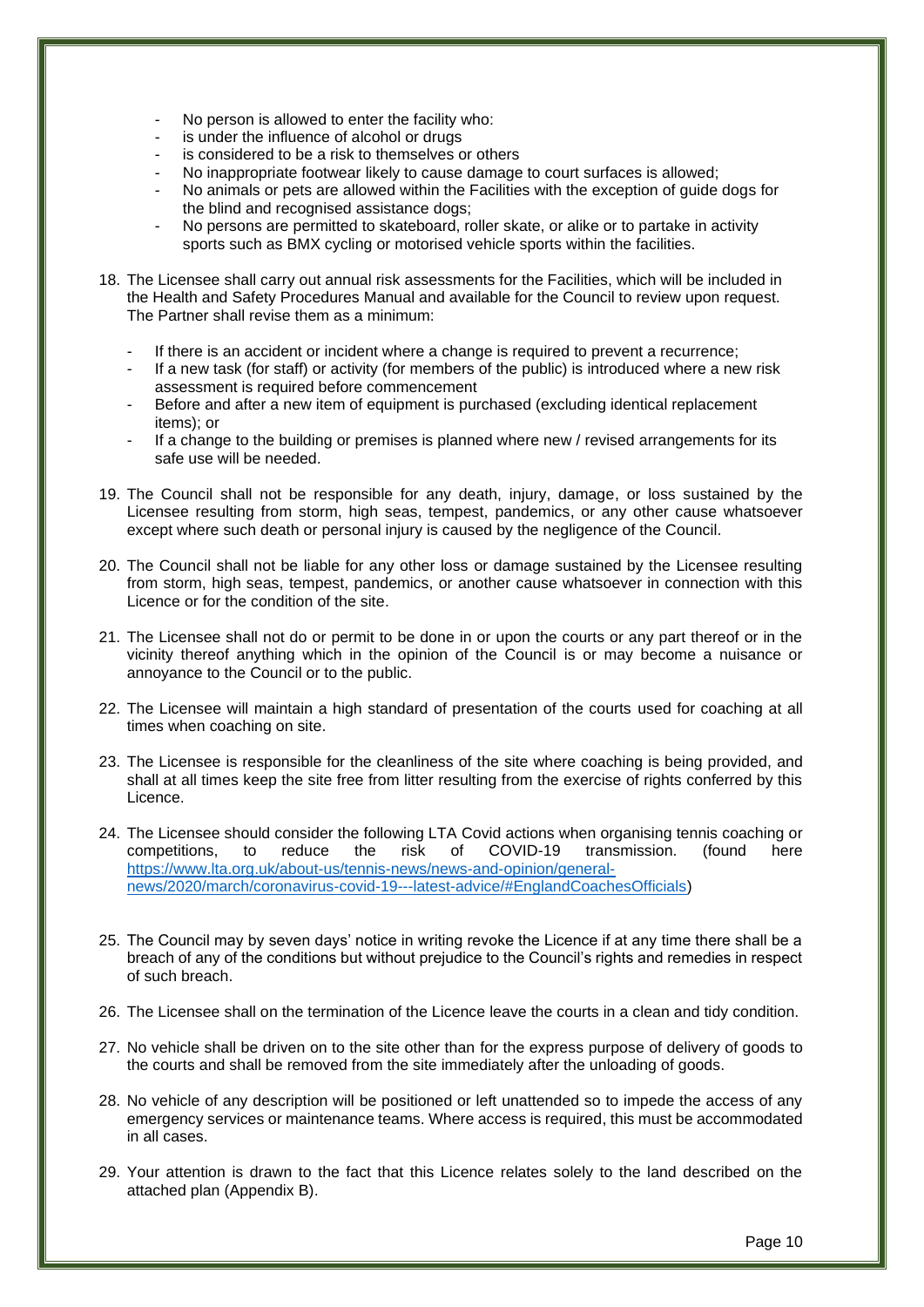30. The Council is not bound to accept the highest, or any, offer.

31. I agree to comply with and abide by the Tender's Terms and Conditions as signed below.

Name: (Please print):……………………………………………………

Company:

Address:

Signed: ………………………………………………………… Dated: ……………………………

Tender applications are to be emailed to [tenders@seafordtowncouncil.gov.uk](mailto:tenders@seafordtowncouncil.gov.uk) detailing the information set out above, or posted to Seaford Town Council, 37 Church Street, Seaford, East Sussex, BN25 1HG.

Any queries can be addressed to the Projects Officer [zoe.polydorou@seafordtowncouncil.gov.uk](mailto:zoe.polydorou@seafordtowncouncil.gov.uk)

Please refer to the Council's Document Retention Policy and Data Protection Policy for details on retention and handling of tender documents and any personal data within.

\* All references to the start date may change in line with the completion of the courts.

\*\* For the purposes of this document a 'coaching provider' is defined as an organisation or coach that systematically organises tennis activity for the benefit of multiple players.

\*\*\* The Council may offer some flexibility to these arrangements during quiet periods).

Note: Information was correct as of January 31<sup>st</sup> 2022.